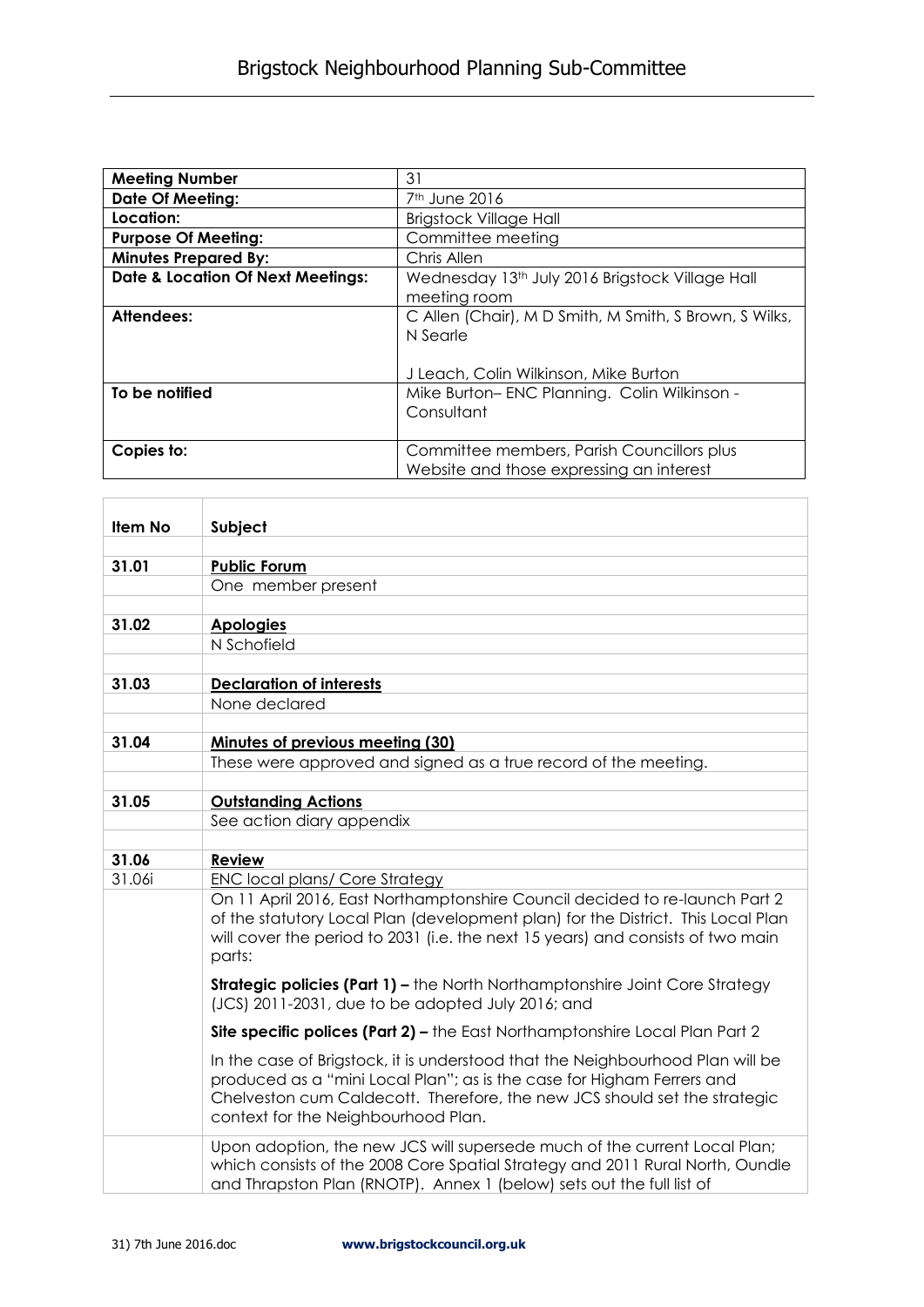## Brigstock Neighbourhood Planning Sub-Committee

|          | development plan policies that will cover Brigstock upon adoption of the JCS.                                                                                                                                                                                        |
|----------|----------------------------------------------------------------------------------------------------------------------------------------------------------------------------------------------------------------------------------------------------------------------|
|          |                                                                                                                                                                                                                                                                      |
| 31.06ii  | Gladmans appeal process<br>ENC officers are currently working with colleagues in the County Council and<br>Environment Agency to put together the strongest possible case, to defend<br>our refusal of the Gladman application                                       |
|          | On the afternoon of 7 June, ENC officers met with legal representatives to<br>discuss the detailed content of our draft Proofs of Evidence                                                                                                                           |
|          | The deadline for submission of Proofs is 21 June                                                                                                                                                                                                                     |
|          | The Inquiry is scheduled to run from Tuesday, 19 July till Wednesday, 27 July<br>(inclusive)                                                                                                                                                                         |
|          | The Neighbourhood planning committee will not speak at the Gladman<br>enquire, the parish council will                                                                                                                                                               |
|          | Documents on the enquiry process and how to register to speak have<br>previously been circulated to the committee and the parish council.                                                                                                                            |
| 31.06iii | Timing of NP                                                                                                                                                                                                                                                         |
|          | There may be substantial local interest - the recent Stanwick Neighbourhood<br>Plan Regulation 14 consultation attracted 240 responses                                                                                                                               |
| 31.06iv  | What services ENC can provide; e.g. plan preparation, checking of draft                                                                                                                                                                                              |
|          | proposals                                                                                                                                                                                                                                                            |
|          | The services that ENC is able to provide are set out in the<br>Neighbourhood Planning Protocol: http://www.east-<br>northamptonshire.gov.uk/site/scripts/download info.php?download<br>ID=2042&fileID=5708<br>Will check documents and procedural requirements; e.g. |
|          | Strategic Environmental Assessment (SEA) / Habitat Regulations<br>Assessment (HRA) screening                                                                                                                                                                         |
|          | Able to give some feedback regarding draft text and will<br>formally respond through the Regulation 14 consultation                                                                                                                                                  |
|          |                                                                                                                                                                                                                                                                      |
| 31.06v   | Guidance on allocation of housing sites<br>Findings of the recent Housing Needs Assessment - around 60 dwellings for the<br>2011-2031 JCS period; 35 dwellings to be delivered 2016-2031                                                                             |
|          | No need to allocate sites through the Neighbourhood Plan, as the JCS sets no<br>strategic requirement for Brigstock; e.g. the Stanwick Neighbourhood Plan<br>does not propose housing land allocations                                                               |
|          | ENC has already been reviewing potential sites, in association with Rural<br>Exceptions housing proposals                                                                                                                                                            |
|          | SHLAA should form the starting point ("long list") for site selection; prior to<br>preparing a shortlist of potential site allocations for more detailed assessment                                                                                                  |
| 31.07    | <b>Set new priorities/ General Discussions</b>                                                                                                                                                                                                                       |
|          |                                                                                                                                                                                                                                                                      |
| 30.07i   | Need to allocate sites with potential buffer zone between bypass and village                                                                                                                                                                                         |
| 30.07ii  | When making decisions on allocating sites there could be primary and<br>secondary allocations depending e.g. if primary site is undeliverable. There is                                                                                                              |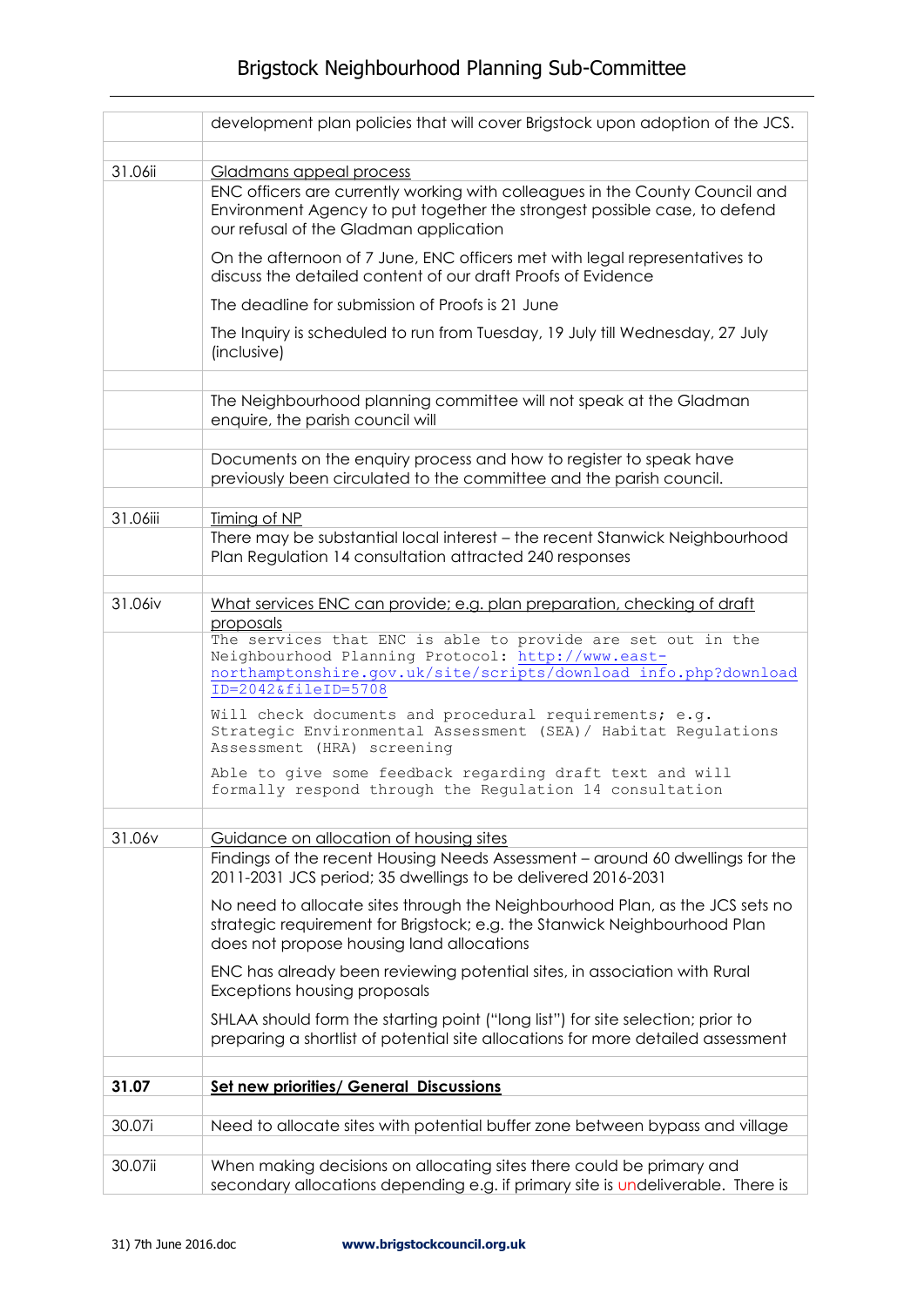## Brigstock Neighbourhood Planning Sub-Committee

|                    | no specific need for the plan to have specific site allocation.                                                                                                             |
|--------------------|-----------------------------------------------------------------------------------------------------------------------------------------------------------------------------|
|                    |                                                                                                                                                                             |
| 30.07iii           | The plan could amend village boundaries (non-strategic) if required in the<br>future as there would need to be a plan review during its life.                               |
| 30.07iiii          | Section drafts of the plan 1) Introduction 2) Housing have been previously<br>circulated. Country draft has now been issued and requires feedback to<br>Colin <b>ACTION</b> |
| 30.07 <sub>v</sub> | Colin to provide criteria for judging potential development sites <b>ACTION</b>                                                                                             |
| 30.07va            | Malcom to establish if there is additional clarity and maps etc on the wildlife<br>sites <b>ACTION</b>                                                                      |
|                    |                                                                                                                                                                             |
| 30.07vb            | NS to provide Colin with a map of pocket park. ACTION                                                                                                                       |
|                    | Need to do an open space report CA to re-circulate ACTION                                                                                                                   |
| 30.07vc            | John to undertake photographing the important vistas that need protection.<br><b>ACTION</b>                                                                                 |
| 30.07vd            | Letters have been issued to the owners/agents of the SHLAA sites Colin to<br>report back on responses (not camp or Pocket Park) ACTION                                      |
| 30.07ve            | Forest for life CA to look into with respect to Rockingham forest. ACTION                                                                                                   |
| 30.07vf            | Review of the Rural north policies required as outlined in the appendix<br><b>ACTION</b>                                                                                    |
| 31.08              | Correspondence                                                                                                                                                              |
|                    | CA gave response from the doctor's surgery practice manager. Summarised<br>that the building had capacity but no planed changes at present.                                 |
| 30.09              | <b>AOB</b>                                                                                                                                                                  |
|                    | none                                                                                                                                                                        |
|                    |                                                                                                                                                                             |
| 30.10              | Date of next meeting<br>Wednesday 13 <sup>th</sup> July 2016 in the village hall meeting room @ 7:30                                                                        |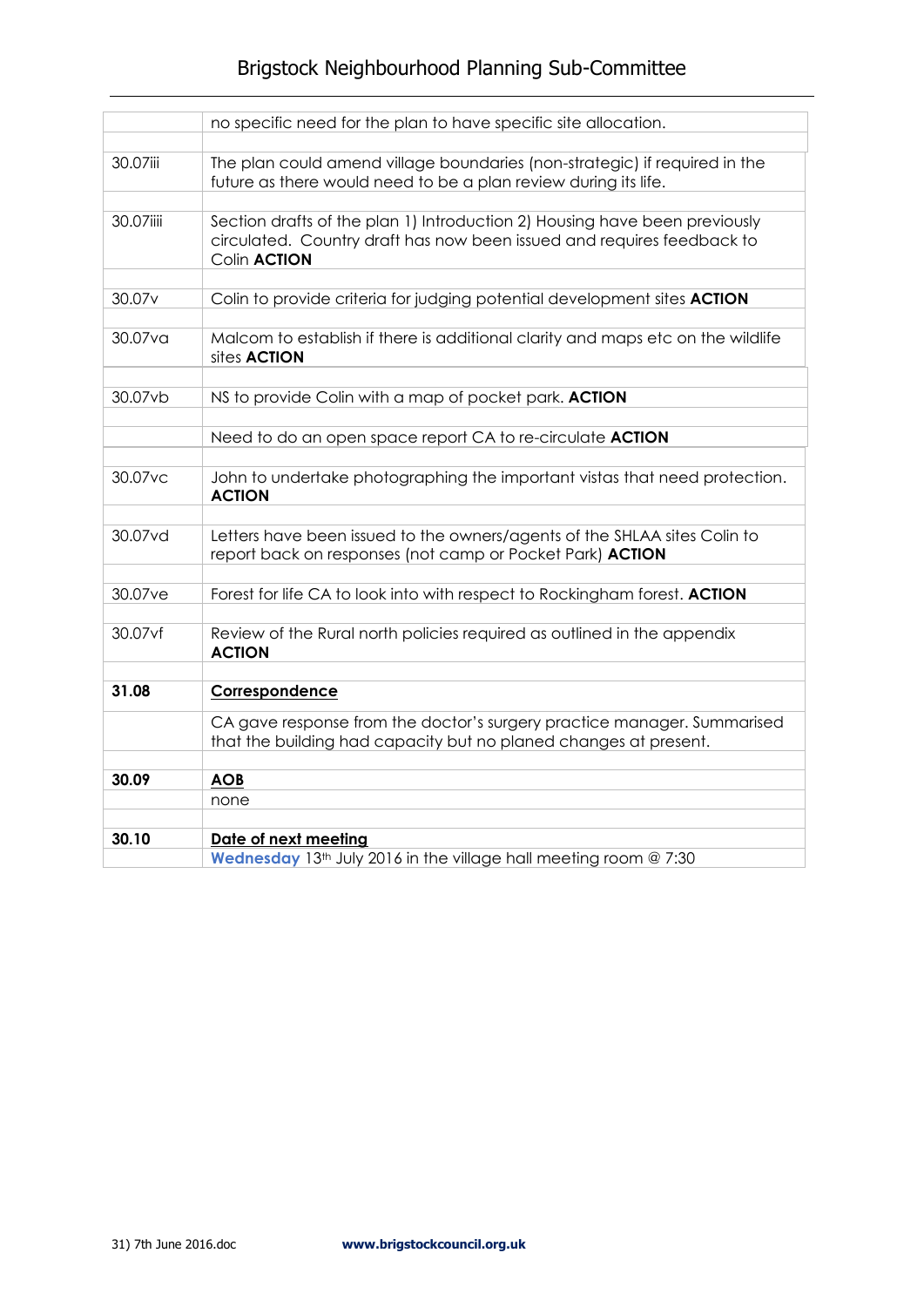| <b>Rural North, Oundle</b><br>and Thrapston Plan<br>(RNOTP) | Jul-11   | <b>Local Plan</b><br>Part 2 (LP<br>Pt 2) |                 |                                     |
|-------------------------------------------------------------|----------|------------------------------------------|-----------------|-------------------------------------|
|                                                             |          |                                          |                 | Windfall Development in             |
| <b>RNOTP</b>                                                | $Jul-11$ | $LP$ Pt $2$                              | $\mathcal{P}$   | Settlements                         |
| <b>RNOTP</b>                                                | Jul-11   | LP Pt 2                                  | 4               | Green Infrastructure                |
| <b>RNOTP</b>                                                | Jul-11   | LP Pt 2                                  | 5               | <b>Transport Network</b>            |
| <b>RNOTP</b>                                                | Jul-11   | LP Pt 2                                  | 6               | Residential Parking Standards       |
|                                                             |          |                                          |                 | Buildings of Local Architectural or |
| <b>RNOTP</b>                                                | $Jul-11$ | $LP$ Pt $2$                              | q               | <b>Historic Interest</b>            |
|                                                             |          |                                          |                 | Protection of Local Sites of        |
|                                                             |          |                                          |                 | Conservation Interest and           |
|                                                             |          |                                          |                 | Designation of Local Nature         |
| <b>RNOTP</b>                                                | Jul-11   | $LP$ Pt 2                                | 10              | Reserves                            |
| <b>RNOTP</b>                                                | $Jul-11$ | $LP$ Pt $2$                              | 12              | <b>Considerate Construction</b>     |
|                                                             |          |                                          |                 | Open Space, Sport and Recreational  |
| <b>RNOTP</b>                                                | Jul-11   | $LP$ Pt $2$                              | 15              | <b>Facilities</b>                   |
| <b>RNOTP</b>                                                | $Jul-11$ | LP Pt 2                                  | 23              | Rural Buildings - General Approach  |
|                                                             |          |                                          |                 | Replacement Dwellings in the Open   |
| <b>RNOTP</b>                                                | Jul-11   | LP Pt 2                                  | 24              | Countryside                         |
| <b>RNOTP</b>                                                | Jul-11   | $LP$ Pt $2$                              | BC <sub>1</sub> | <b>Brigstock Camp</b>               |
|                                                             |          |                                          |                 |                                     |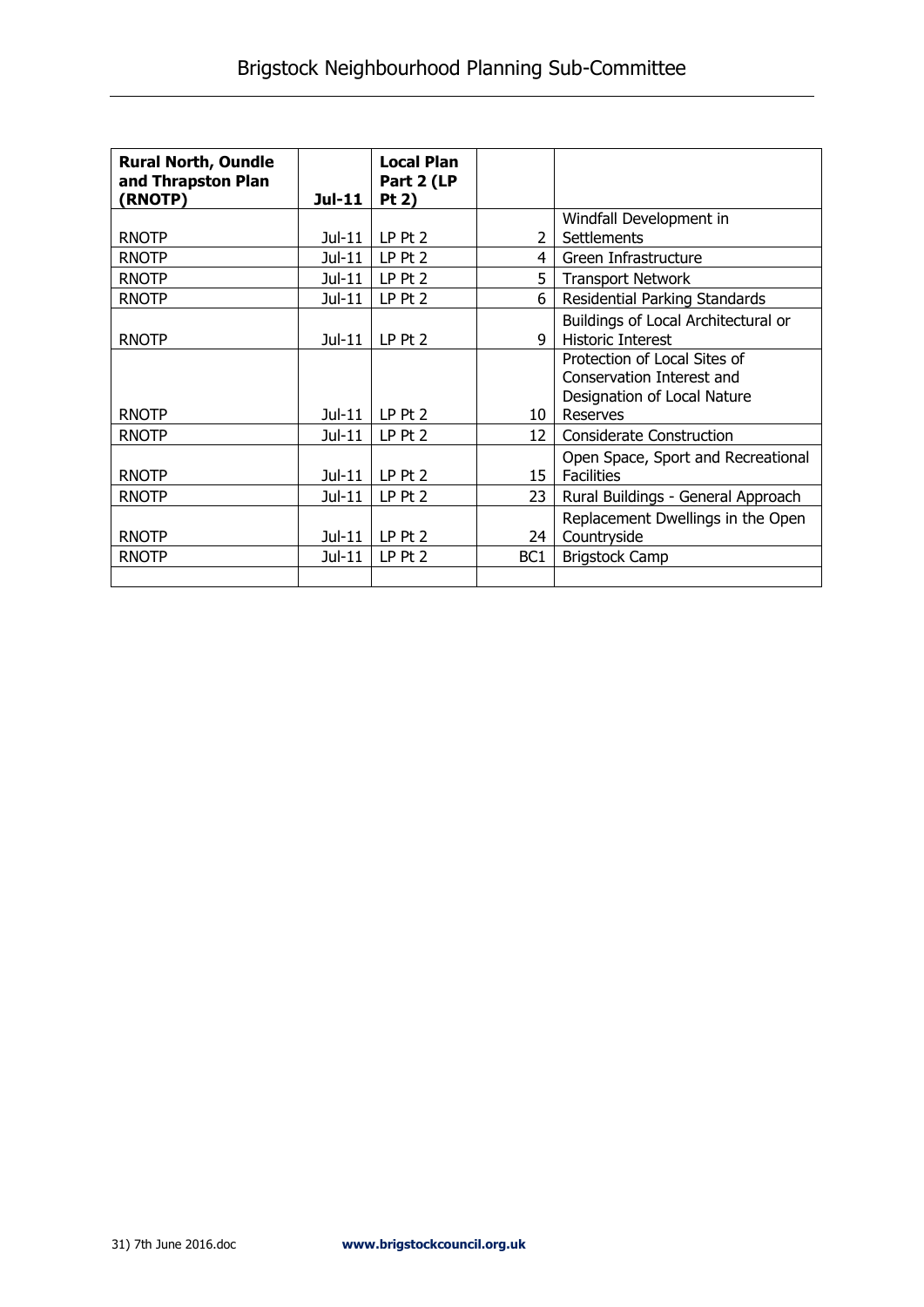| Ref       | Completed Actions                         |                                   | Resp | Due by |
|-----------|-------------------------------------------|-----------------------------------|------|--------|
|           |                                           |                                   |      |        |
| 30.08i    | CW to contact land owners of SHLAA sites  | Letters Sent                      |      |        |
| 30.08ii   | CW to invite ENC to next meeting          | Done                              |      |        |
| 30.8vi    | CW to continue draft NP and circulate the | Done                              |      |        |
|           | latest version.                           |                                   |      |        |
| 30.08viii | CW to circulate latest Housing Provision  | Done                              |      |        |
|           | document and share with ENC               |                                   |      |        |
| 30.08v    | MS to send Eco map to CW                  |                                   |      |        |
| 30.08vii  | We need to find a way of doing the map    | Contact Mark Young / Fiona Forbes |      |        |
|           | details for the NP. CW to ask ENC         |                                   |      |        |
|           |                                           |                                   |      |        |

| Ref      | Outstanding Actions                                                                                                                     |                                | Resp | Due by     |
|----------|-----------------------------------------------------------------------------------------------------------------------------------------|--------------------------------|------|------------|
| 5.06iii  | Try to collect as many e-mail addresses from<br>residents so we can start communicating via<br>Brigstock News. Offer a prize. ACTION CA | Very slow start<br>Progressing | CA   | 31-03-2015 |
| 30.08iii | CA to contact school governors re new<br>meeting                                                                                        |                                | СA   |            |
| 30.08iv  | The Open Spaces assessments to be<br>continued. Input needed from all.                                                                  |                                | AL   |            |

| Ref                | New Actions                                        | Resp      | Due by     |
|--------------------|----------------------------------------------------|-----------|------------|
| 30.07iiii          | Section drafts of the plan 1) Introduction 2)      | All       | 13/07/2016 |
|                    | Housing have been previously circulated.           |           |            |
|                    | Country draft has now been issued and              |           |            |
|                    | requires feedback to Colin ACTION                  |           |            |
| 30.07 <sub>v</sub> | Colin to provide criteria for judging potential    | <b>CW</b> | 13/07/2016 |
|                    | development sites <b>ACTION</b>                    |           |            |
| 30.07va            | Malcom to establish if there is additional clarity | МS        | 13/07/2016 |
|                    | and maps etc on the wildlife sites <b>ACTION</b>   |           |            |